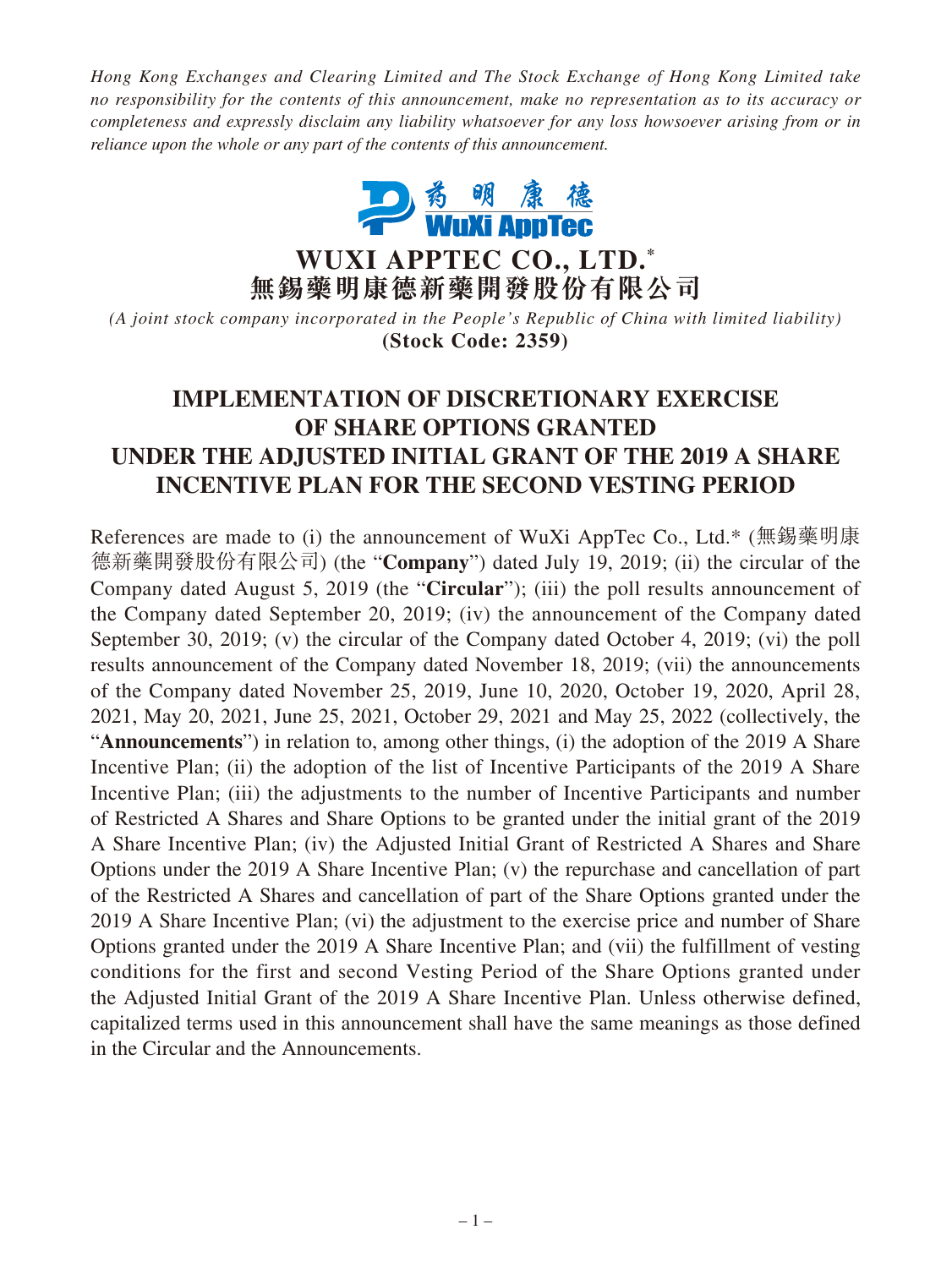# **INTRODUCTION**

The date of the grant of the Share Options (the "**Adjusted Initial Grant**") under the 2019 A Share Incentive Plan was November 25, 2019, pursuant to which 5,014,854 units of Share Options were granted to 455 Incentive Participants (the "**Adjusted Incentive Participants**") at the then exercise price of RMB64.88 per unit.

Following the implementation of the profit distribution plan of the Company for the year ended December 31, 2019 and pursuant to the relevant adjustment mechanism of the 2019 A Share Incentive Plan as detailed in the Circular, the number of Share Options granted under the Adjusted Initial Grant was adjusted to 7,020,795 units at the exercise price of RMB46.34 per unit. Following the implementation of the profit distribution plan of the Company for the year ended December 31, 2020 and pursuant to the relevant adjustment mechanism of the 2019 A Share Incentive Plan as detailed in the Circular, the number of Share Options granted under the Adjusted Initial Grant was further adjusted to 7,200,260 units at the exercise price of RMB38.62 per unit.

In addition, on June 10, 2020, October 19, 2020, April 28, 2021, June 25, 2021, October 29, 2021 and May 25, 2022, pursuant to the relevant proposals approved by the Board, 474,255, 249,900, 296,394, 77,741, 330,912 and 113,613 units of Share Options granted under the Adjusted Initial Grant were cancelled, respectively. Please refer to the relevant announcements of the Company dated June 10, 2020, October 19, 2020, April 28, 2021, June 25, 2021, October 29, 2021 and May 25, 2022 for further details.

Further, as disclosed in the announcement of the Company dated June 3, 2021, the exercise conditions for the first Vesting Period of the Share Options granted under the Adjusted Initial Grant have been fulfilled and the first Vesting Period of the Share Options granted under the Adjusted Initial Grant shall be from June 9, 2021 to May 25, 2022. As at May 25, 2022, 2,864,656 A Shares have been issued with share transfer registration completed pursuant to the exercise of the Share Options granted under the Adjusted Initial Grant of the 2019 A Share Incentive Plan for the first Vesting Period, which represent 99.87% of the total number of exercisable Share Options granted under the Adjusted Initial Grant of the 2019 A Share Incentive Plan for the first Vesting Period. No application for exercise of an aggregate of 3,729 Share Options was received during the first Vesting Period and such Share Options will be cancelled in due course.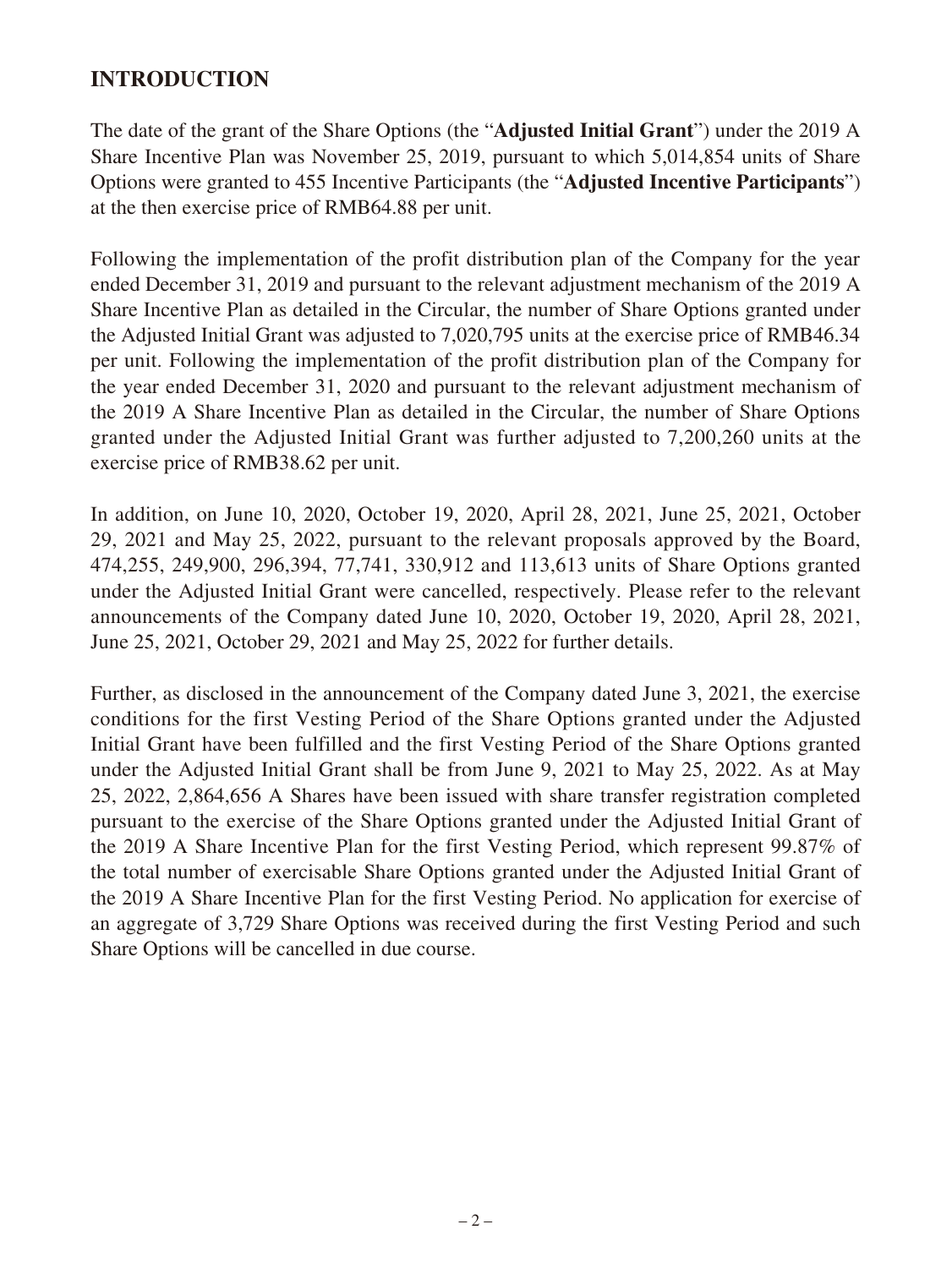As disclosed in the relevant announcement of the Company dated May 25, 2022, the vesting conditions for the second Vesting period of the Share Options granted under the Adjusted Initial Grant have been fulfilled and a total of 1,905,840 units of Share Options will become vested to 334 Adjusted Incentive Participants during the second Vesting Period. The independent non-executive Directors (the "**INEDs**") has formed an assenting independent opinion, the Supervisory Committee has examined the list of Adjusted Incentive Participants and the PRC legal advisor of the Company, Fangda Partners, has issued a legal opinion in this regard.

Particulars of the allocation of the Share Options granted to the Adjusted Incentive Participants under the Adjusted Initial Grant are as follows:

| <b>Position</b>                                                                                                                               | Number of<br>Options<br>granted under | Percentage<br>to the total<br><b>Vesting Share Share Options</b><br>under the<br>the Adjusted 2019 A Share 2019 A Share<br><b>Initial Grant Incentive Plan Incentive Plan</b><br>(%) | <b>Percentage to</b><br>the total share<br>capital of the<br><b>Company as</b><br>number of at the date of<br>the grant of<br>granted Share Options<br>under the<br>$(\%)^{(Note)}$ |
|-----------------------------------------------------------------------------------------------------------------------------------------------|---------------------------------------|--------------------------------------------------------------------------------------------------------------------------------------------------------------------------------------|-------------------------------------------------------------------------------------------------------------------------------------------------------------------------------------|
| 334 senior-level managers, mid-level<br>managers and backbone members of the<br>technicians and basic-level managers and<br>other technicians | 1,905,840                             | 30.00                                                                                                                                                                                | 0.12                                                                                                                                                                                |

#### *Note:*

The total share capital of the Company as at the date of the grant of Share options under the 2019 A Share Incentive Plan was 1,638,183,787 Shares.

# **FULFILLMENT OF VESTING CONDITIONS FOR THE SECOND VESTING PERIOD OF THE SHARE OPTIONS GRANTED UNDER THE ADJUSTED INITIAL GRANT OF THE 2019 A SHARE INCENTIVE PLAN**

#### **The maturity of vesting schedule**

There are three tranches of Share Options granted under the Adjusted Initial Grant. The withholding period for each tranche of the Share Options granted are 18, 30 and 42 months from the date of the Adjusted Initial Grant, respectively.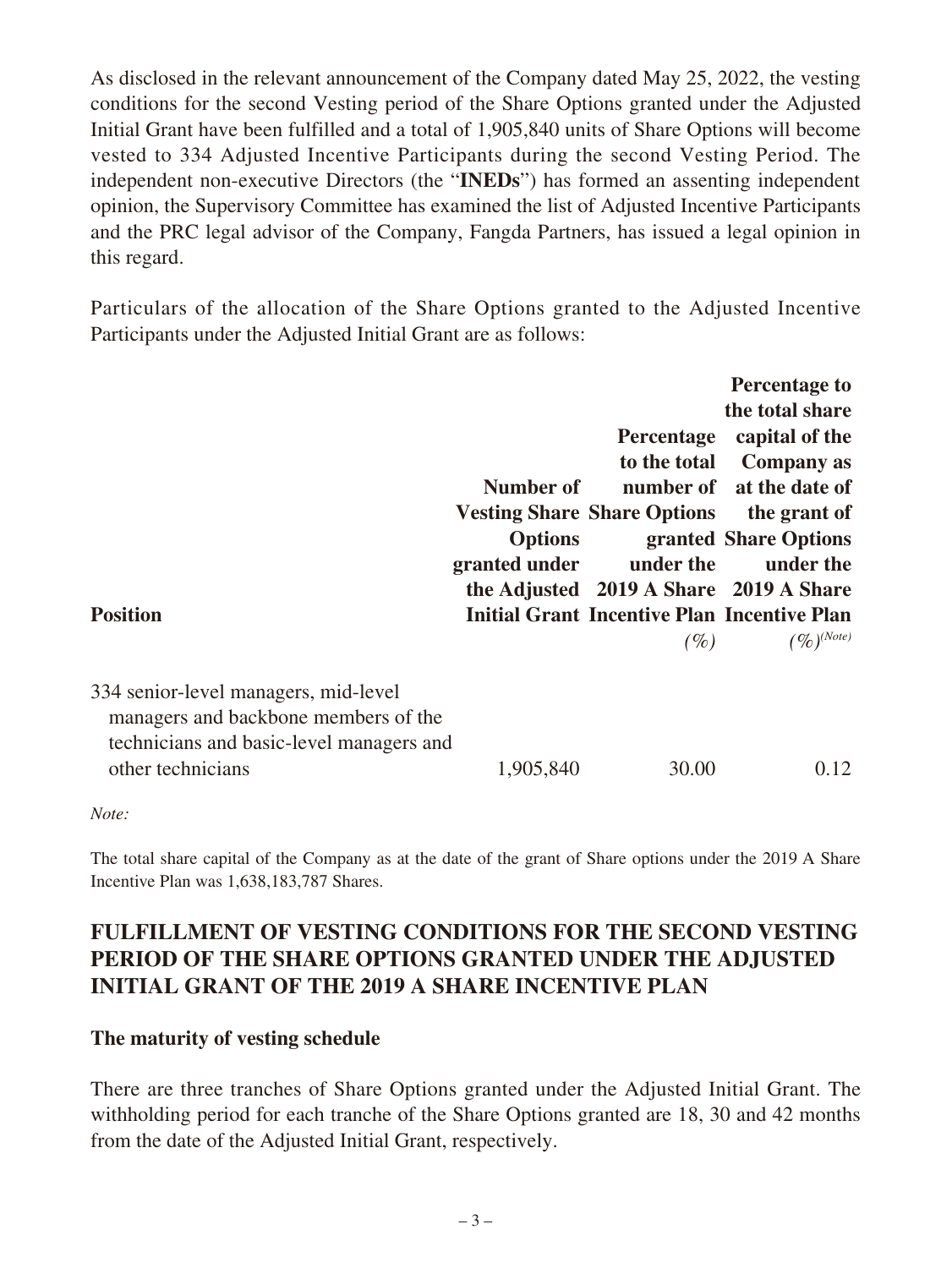Pursuant to the terms of the 2019 A Share Incentive Plan, the vesting periods (each a "**Vesting Period**") and vesting arrangements in relation to each tranche of the Share Options granted under the Adjusted Initial Grant are as follows:

| <b>Vesting arrangements</b>  | <b>Vesting period</b>                                                                                                                                                                | <b>Proportion</b><br>of Vesting |
|------------------------------|--------------------------------------------------------------------------------------------------------------------------------------------------------------------------------------|---------------------------------|
| <b>First Vesting Period</b>  | From the first trading day after 18 months from<br>the date of the Adjusted Initial Grant to the last<br>trading day within 30 months from the date of<br>the Adjusted Initial Grant | $40\%$                          |
| <b>Second Vesting Period</b> | From the first trading day after 30 months from<br>the date of the Adjusted Initial Grant to the last<br>trading day within 42 months from the date of<br>the Adjusted Initial Grant | $30\%$                          |
| Third Vesting Period         | From the first trading day after 42 months from<br>the date of the Adjusted Initial Grant to the last<br>trading day within 54 months from the date of<br>the Adjusted Initial Grant | $30\%$                          |

As the Share Options under the Adjusted Initial Grant were granted on November 25, 2019, the second withholding period of the Share Options granted under the Adjusted Initial Grant matured on May 24, 2022.

# **The fulfillment of vesting conditions**

Pursuant to the relevant terms of the 2019 A Share Incentive Plan and the Administrative Measures on Share Incentives of Listed Companies (the "**Administrative Measures**"), the Share Options granted under the Adjusted Initial Grant to the Adjusted Incentive Participants can be vested upon satisfaction of all of the following conditions:

- *1. None of the following circumstances has occurred to the Company immediately prior to the commencement of the second Vesting Period:*
	- (i) a certified public accountant gives a negative opinion or indicates the inability to give an opinion in the financial and accounting report of the Company for the latest accounting year;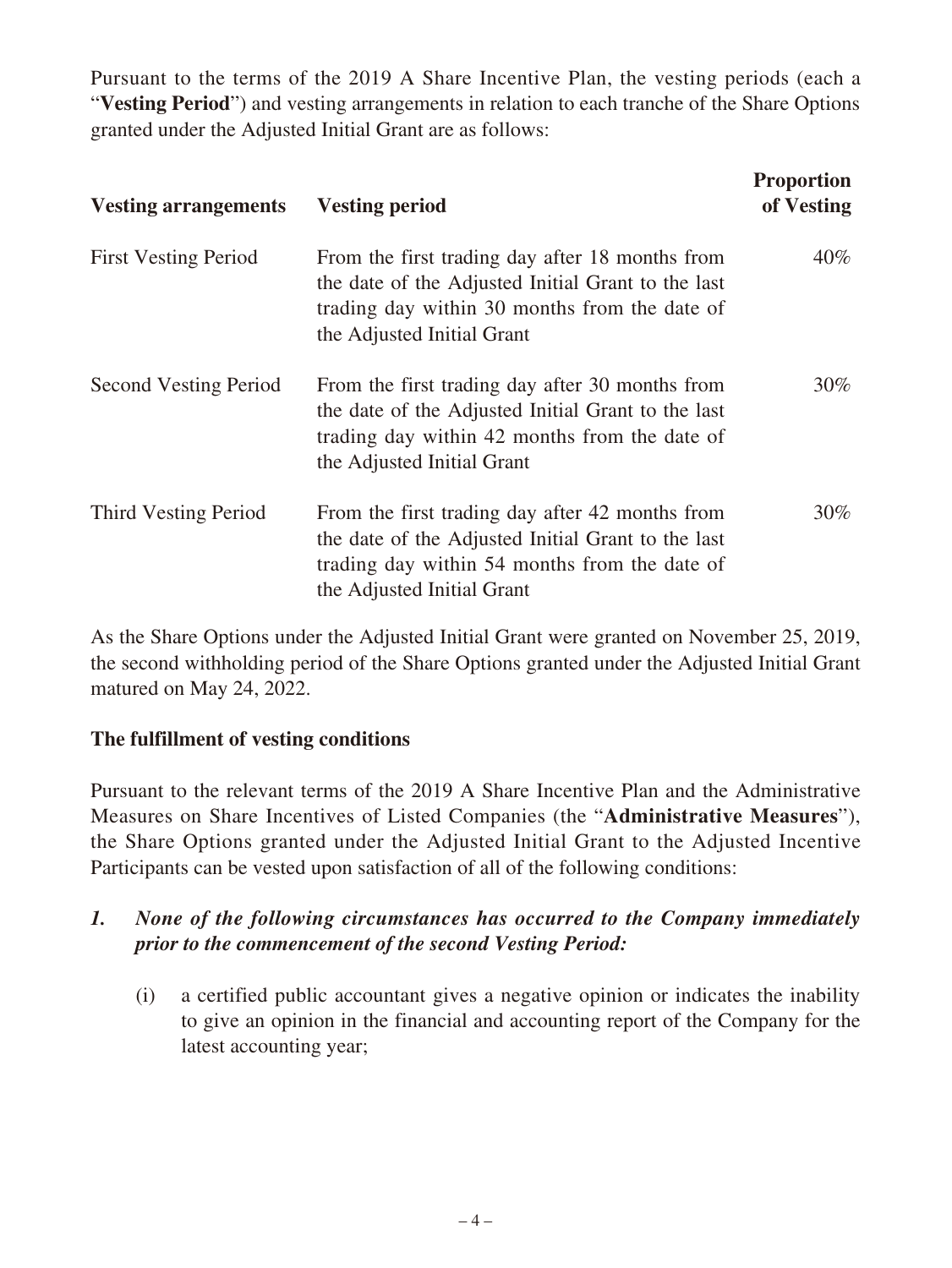- (ii) a certified public accountant gives a negative opinion or indicates the inability to give an opinion on internal control in the financial report of the Company for the latest accounting year;
- (iii) the Company has distributed profit in violation of the laws and regulations, Articles of Associations or public undertakings within the most recent 36 months after listing;
- (iv) the implementation of the share incentive scheme is forbidden by the laws and regulations; and
- (v) other circumstances as determined by the CSRC.

# *2. None of the following circumstances has occurred to the Adjusted Incentive Participants immediately prior to the commencement of the second Vesting Period:*

- (i) such Incentive Participant is deemed as an inappropriate candidate by the relevant stock exchange in the most recent 12 months;
- (ii) such Incentive Participant is deemed as an inappropriate candidate by the CSRC or its agency authorities in the most recent 12 months;
- (iii) such Incentive Participant has been imposed administrative penalties or is banned from the securities market by the CSRC or its agency authorities due to material non-compliance of laws and regulations in the most recent 12 months;
- (iv) occurrence of circumstances as stipulated in the Company Law under which such Incentive Participant is prohibited from acting as a director or member of the senior management of a company;
- (v) such Incentive Participant is prohibited by the law from participating in share incentive scheme of listed companies; and
- (vi) other circumstances as determined by the CSRC.

As at the end date of the second withholding period of the Share Options granted under the Adjusted Initial Grant (being May 24, 2022), there are no circumstances which would prohibit vesting having occurred to either the Company or the Adjusted Incentive Participants.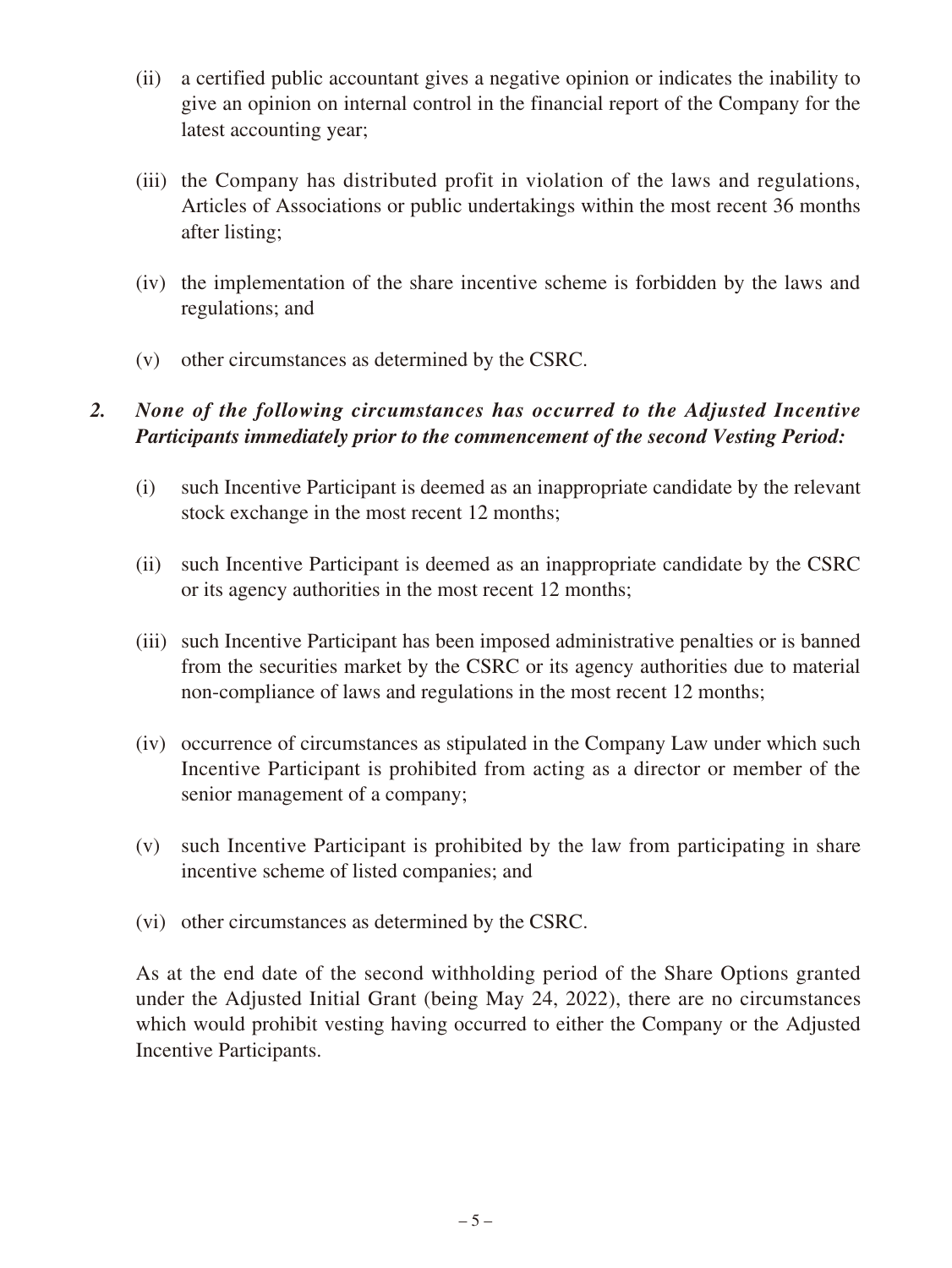### *3. Performance indicators of the Company*

Pursuant to the terms of the 2019 A Share Incentive Plan, the following performance targets must be fulfilled by the Company in its annual performance appraisal for the Share Options granted under the Adjusted Initial Grant to become vested:

| <b>Vesting period</b>        | <b>Performance targets</b>                                                                        |
|------------------------------|---------------------------------------------------------------------------------------------------|
| <b>First Vesting Period</b>  | The growth of operating revenue for 2019 is not less<br>than RMB1.5 billion as compared with 2018 |
| <b>Second Vesting Period</b> | The growth of operating revenue for 2020 is not less<br>than RMB3.0 billion as compared with 2018 |
| Third Vesting Period         | The growth of operating revenue for 2021 is not less<br>than RMB4.5 billion as compared with 2018 |

The operating revenue of the Company for 2020 is RMB16,535,431,465.41, the growth of which as compared with that for 2018 is RMB6.922 billion, and thus the performance target of the Company for the second Vesting Period was fulfilled.

*Note:*

The "operating revenue" represents the operating revenue as shown in the consolidated financial statements of the Company.

### *4. Performance appraisal for Incentive Participants*

In accordance with the Employee Performance Appraisal System (《員工績效考 核制度》), the remuneration and appraisal committee of the Board shall conduct comprehensive appraisal of the Incentive Participants and grade the results for each assessment year. The proportion of the Share Options that can be vested shall be determined based on the appraisal results and in the following manner:

Number of Share Options vested to an Incentive Participant for the respective year = standard coefficient  $\times$  the scheduled number of Share Options vested to the Incentive Participant for the respective year. The standard coefficient shall be 100% if the assessment result of the Incentive Participant is "B" or above (including "B-"), and shall be 0 if the assessment result is below "B".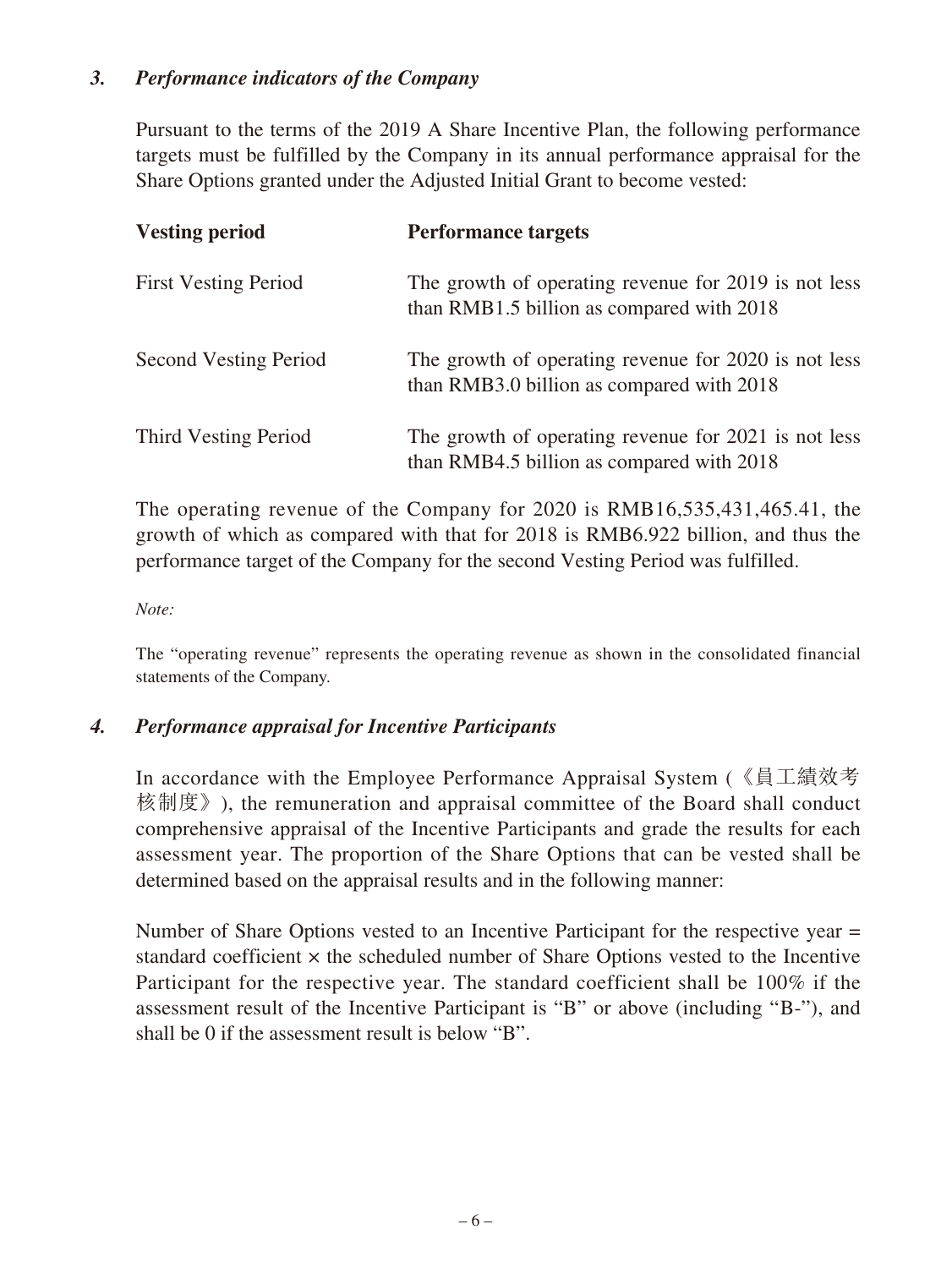Save for (i) four Adjusted Incentive Participants who were unable to reach the performance requirements at individual level for 2020 (the Share Options granted to them have already been cancelled in July 2021); and (ii) 46 Adjusted Incentive Participants who have departed before the expiry of the relevant withholding period (the Share Options granted to 33 of them have already been cancelled in July 2021 and December 2021)*(Note)*, 334 Adjusted Incentive Participants have reached the performance requirements at individual level and have fulfilled the conditions for the vesting of the Share Options granted under the Adjusted Initial Grant for the second Vesting Period.

#### *Note:*

Among such Adjusted Incentive Participants, three of whom were unable to reach the performance requirements at individual level for 2020 and also departed before the expiry of the relevant withholding period, resulting in the Share Options granted to them being cancelled in July 2021 and December 2021, respectively.

# **IMPLEMENTATION OF DISCRETIONARY EXERCISE OF SHARE OPTIONS GRANTED UNDER THE ADJUSTED INITIAL GRANT OF THE 2019 A SHARE INCENTIVE PLAN FOR THE SECOND VESTING PERIOD**

In light of the above, the vesting conditions for the second Vesting period of the Share Options granted under the Adjusted Initial Grant have been fulfilled and a total of 1,905,840 units of Share Options will become vested to 334 Adjusted Incentive Participants during the second Vesting Period. Such Share Options shall only be exercised by the Adjusted Incentive Participants within the Vesting Periods. If the Share Options are not exercised within the Vesting Periods, such Share Options shall be cancelled by the Company.

The abovementioned Share Options shall be exercisable from June 16, 2022 to May 25, 2023. The underlying shares of the 2019 A Share Incentive Plan shall comprise solely of ordinary A Shares to be issued by the Company to the Adjusted Incentive Participants. Such underlying A Shares will be credited to the respective securities accounts of the Adjusted Incentive Participants on the first trading day  $(T + 1)$  after the date of exercise of the Share Options (T), while trading in such underlying A Shares shall commence on the trading day thereafter  $(T + 2)$ .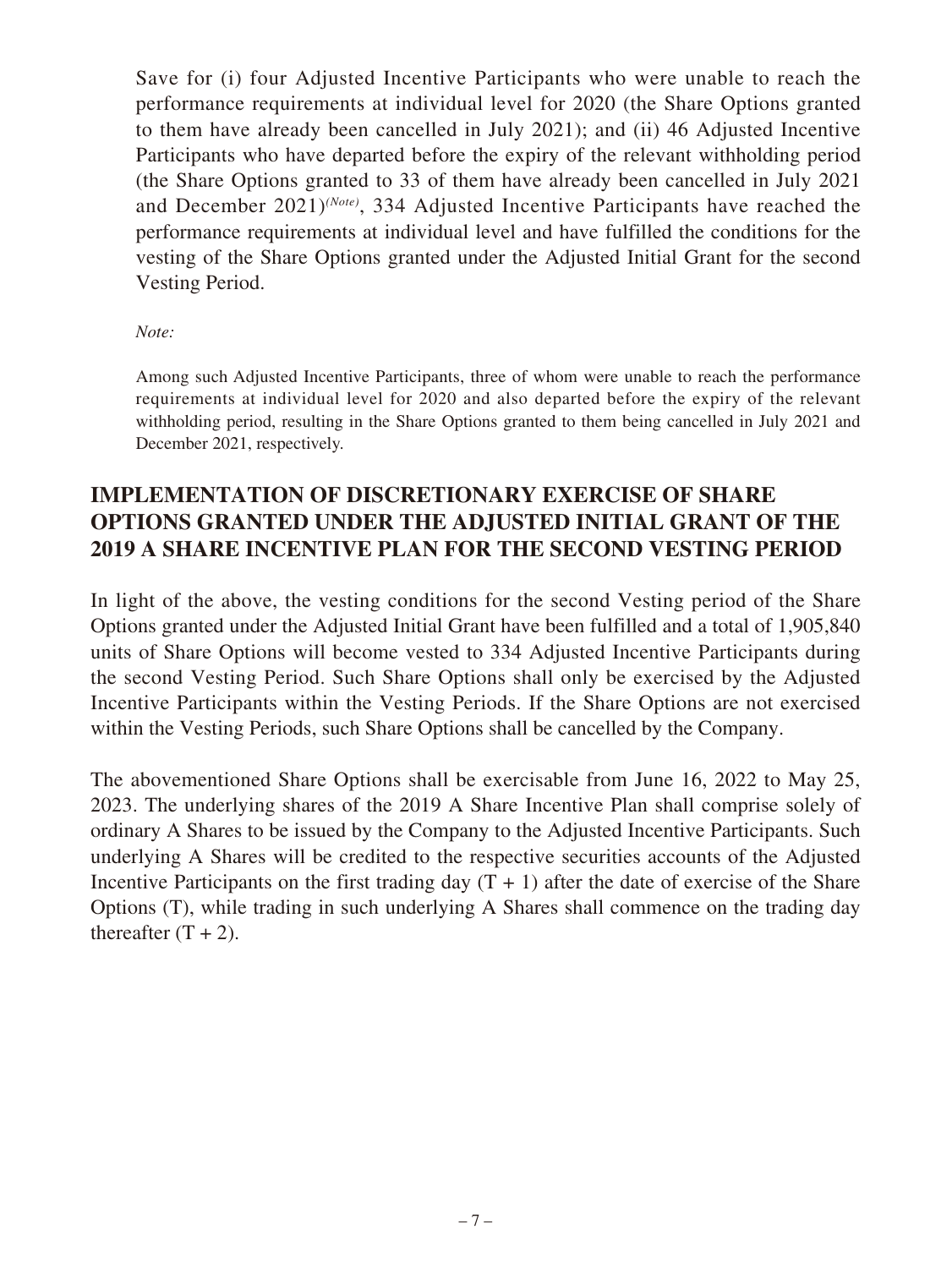## **OPINION OF THE INEDS**

The INEDs had formed the following independent opinion:

The vesting arrangements are in compliance with the relevant laws and regulations including the Administrative Measures, and are also in compliance with the requirements under the 2019 A Share Incentive Plan and the Administrative Measures for Appraisal System for the Restricted A Shares and Stock Option Incentive Plan of 2019 (the "**Administrative Measures for Appraisal System**"), and are not detrimental to the Company and the Shareholders as a whole. The vesting takes the form of voluntary vesting and the relevant vesting conditions have been fulfilled. The qualification of the 334 Adjusted Incentive Participants as incentive participants under the 2019 A Share Incentive Plan is legal and effective. As such, the INEDs agreed to a total of 1,905,840 units of the Share Options granted under the Adjusted Initial Grant becoming vested to 334 Adjusted Incentive Participants during the second Vesting Period in accordance with the relevant requirements of the 2019 A Share Incentive Plan.

# **EXAMINATION OPINION FROM THE SUPERVISORY COMMITTEE**

The Supervisory Committee has examined the list of Adjusted Incentive Participants and was of the view that: (i) the Adjusted Incentive Participants under the Adjusted Initial Grant have the qualification required by laws, regulations and regulatory documents including the Company Law of the PRC and the Securities Law of the PRC, as well as the Articles of Association; (ii) the Adjusted Incentive Participants can fulfill the criteria as incentive participants as required under the Administrative Measures and other documents, and there are no circumstances under which the Adjusted Incentive Participants are prohibited from being incentive participants as set out under the Administrative Measures; (iii) the Adjusted Incentive Participants fall within the scope of incentive participants as set out under the 2019 A Share Incentive Plan and its extracts, and their qualification as incentive participants under the 2019 A Share Incentive Plan is legal and effective; and (iv) the vesting conditions for the second Vesting Period of the share options granted under the Adjusted Initial Grant have been fulfilled. As such, the Supervisory Committee agreed to a total of 1,905,840 units of the Share Options granted under the Adjusted Initial Grant becoming vested to 334 Adjusted Incentive Participants during the second Vesting Period in accordance with the relevant requirements of the 2019 A Share Incentive Plan.